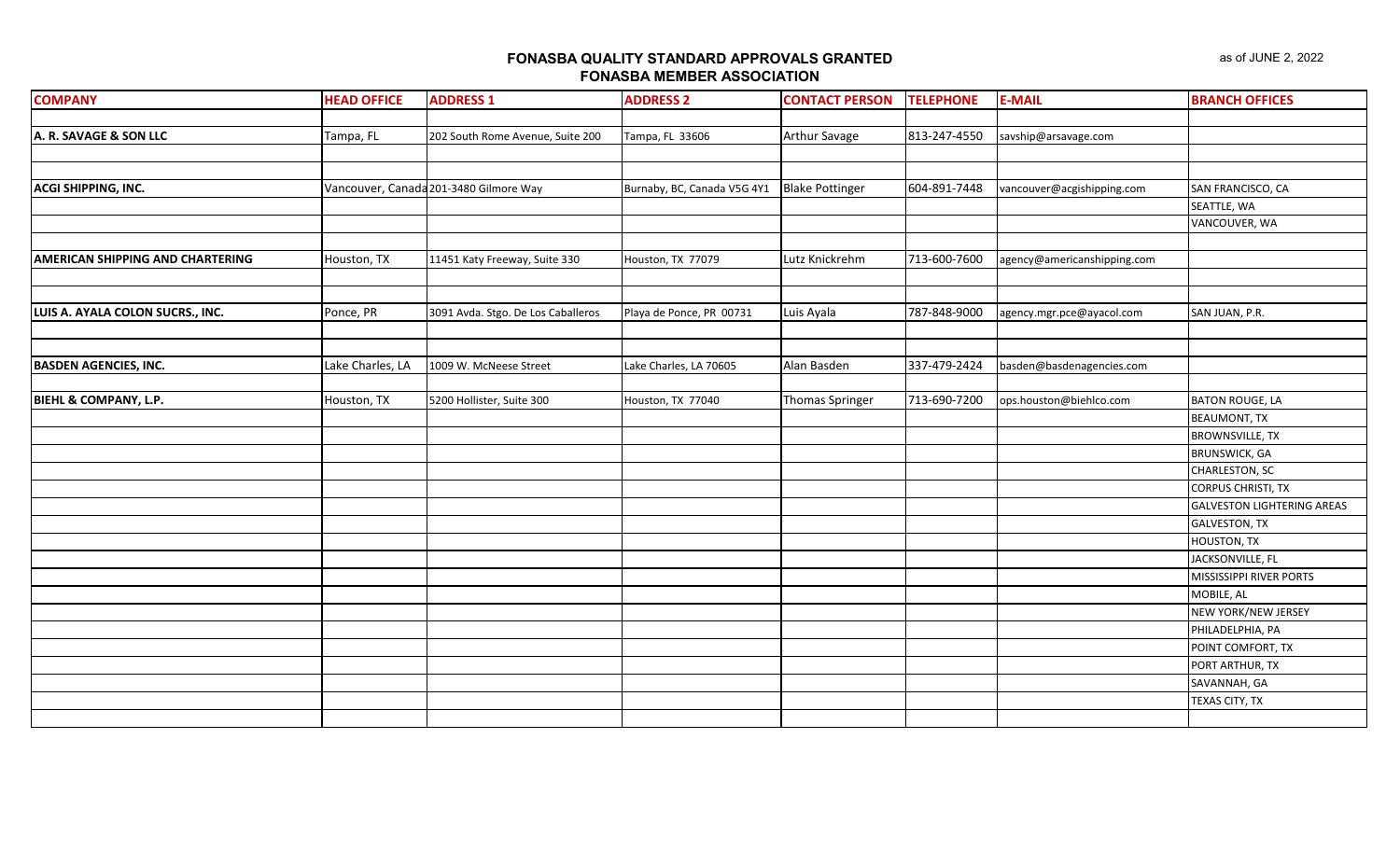| <b>COMPANY</b>                                | <b>HEAD OFFICE</b> | <b>ADDRESS 1</b>                   | <b>ADDRESS 2</b>      | <b>CONTACT PERSON</b> | <b>TELEPHONE</b> | <b>E-MAIL</b>                   | <b>BRANCH OFFICES</b>      |
|-----------------------------------------------|--------------------|------------------------------------|-----------------------|-----------------------|------------------|---------------------------------|----------------------------|
| <b>BLUE WATER SHIPPING COMPANY</b>            | Metairie, LA       | 4739 Utica Street, Suite 103       | Metairie, LA 70006    | <b>Barrett Bass</b>   | 504-455-8462     | bluewater@bluewatershipping.com | HOUSTON, TX                |
|                                               |                    |                                    |                       |                       |                  |                                 | MISSISSIPPI RIVER PORTS    |
|                                               |                    |                                    |                       |                       |                  |                                 | MOBILE, AL                 |
|                                               |                    |                                    |                       |                       |                  |                                 | NORFOLK, VA                |
|                                               |                    |                                    |                       |                       |                  |                                 | PASCAGOULA, MS             |
|                                               |                    |                                    |                       |                       |                  |                                 | PORTLAND, OR               |
|                                               |                    |                                    |                       |                       |                  |                                 | TACOMA, WA                 |
|                                               |                    |                                    |                       |                       |                  |                                 | LOS ANGELES/LONG BEACH, CA |
|                                               |                    |                                    |                       |                       |                  |                                 | SAN FRANCISCO, CA          |
|                                               |                    |                                    |                       |                       |                  |                                 |                            |
| <b>CAPES SHIPPING AGENCIES</b>                | Norfolk, VA        | 1128 West Olney Road               | Norfolk, VA 23507     | <b>Steve Hagen</b>    | 757-625-3658     | shipops@capesshipping.net       | NORFOLK, VA                |
|                                               |                    |                                    |                       |                       |                  |                                 | <b>BALTIMORE, MD</b>       |
|                                               |                    |                                    |                       |                       |                  |                                 | MOREHEAD CITY, NC          |
|                                               |                    |                                    |                       |                       |                  |                                 | SAVANNAH, GA               |
|                                               |                    |                                    |                       |                       |                  |                                 | WILMINGTON, DE             |
|                                               |                    |                                    |                       |                       |                  |                                 | WILMINGTON, NC             |
|                                               |                    |                                    |                       |                       |                  |                                 |                            |
| <b>CASCADE MARINE AGENCIES LTD.</b>           | Vancouver, WA      | 7700 NE Greenwood Drive, Suite 240 | Vancouver, WA 98662   | <b>Eric Kastner</b>   | 503-226-4018     | pdx@cascademarine.net           | LOS ANGELES/LONG BEACH, CA |
|                                               |                    |                                    |                       |                       |                  |                                 |                            |
| JOHN S. CONNOR, INC.                          | Glen Burnie, MD    | 799 Cromwell Park Drive, Suite A-G | Glen Burnie, MD 21061 | Patrick Connor        | 410-787-3945     | patrickc@jsconnor.com           | <b>BALTIMORE, MD</b>       |
|                                               |                    |                                    |                       |                       |                  |                                 | NEW YORK/NEW JERSEY        |
|                                               |                    |                                    |                       |                       |                  |                                 | NORFOLK, VA                |
|                                               |                    |                                    |                       |                       |                  |                                 |                            |
| FILLETTE, GREEN SHIPPING SERVICES (USA) CORP. | Houston, TX        | 5225 Katy Freeway, Suite 690       | Houston, TX 77007     | <b>Derrick Thomas</b> | 713-453-5895     | hou@fillettegreen.com           | <b>CORPUS CHRISTI, TX</b>  |
|                                               |                    |                                    |                       |                       |                  |                                 | HOUSTON, TX                |
|                                               |                    |                                    |                       |                       |                  |                                 | MISSISSIPPI RIVER PORTS    |
|                                               |                    |                                    |                       |                       |                  |                                 | MOBILE, AL                 |
|                                               |                    |                                    |                       |                       |                  |                                 | PORT CANAVERAL, FL         |
|                                               |                    |                                    |                       |                       |                  |                                 | TAMPA, FL                  |
|                                               |                    |                                    |                       |                       |                  |                                 |                            |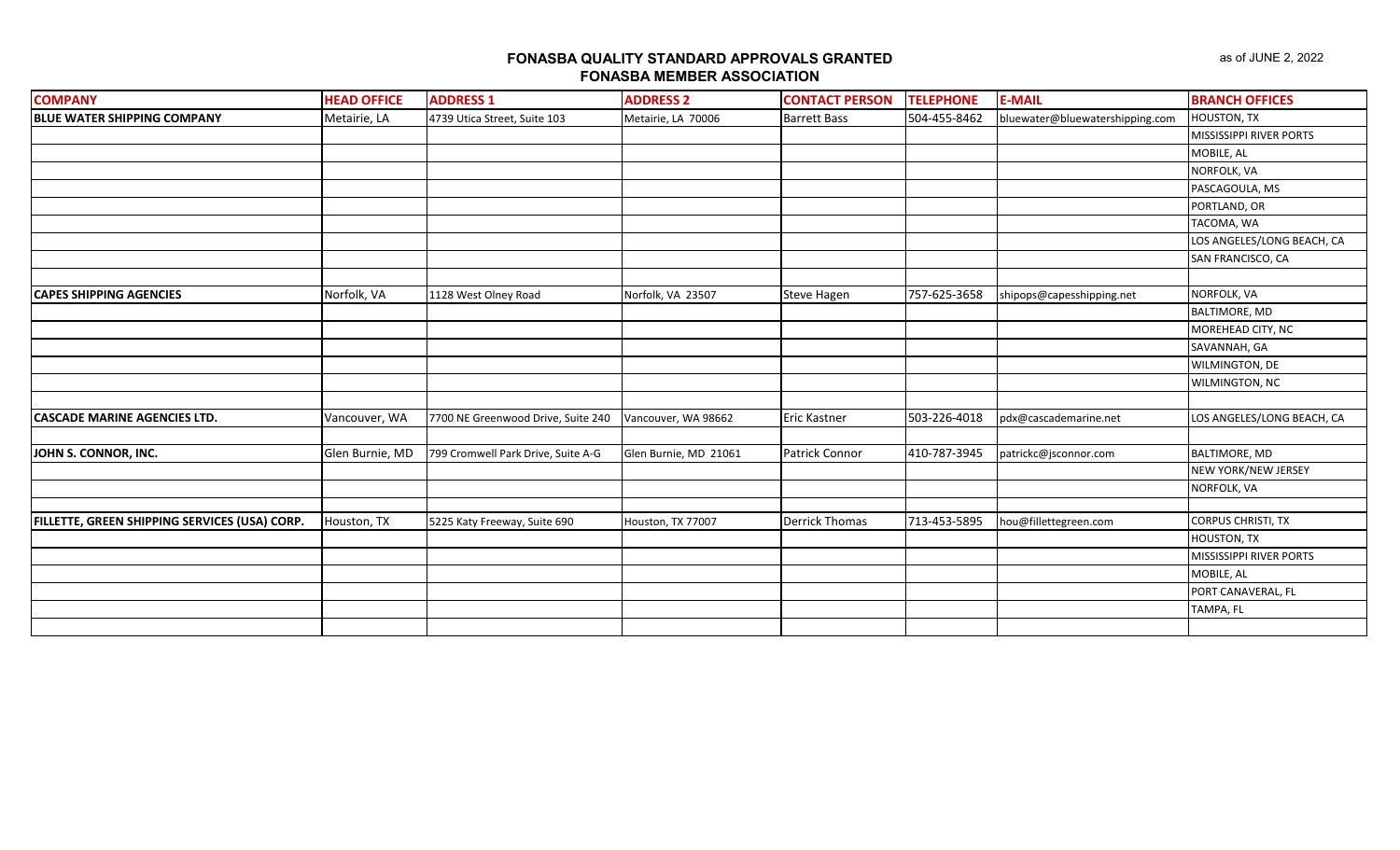| <b>COMPANY</b>                          | <b>HEAD OFFICE</b> | <b>ADDRESS 1</b>                 | <b>ADDRESS 2</b>           | <b>CONTACT PERSON</b> | <b>TELEPHONE</b> | <b>E-MAIL</b>          | <b>BRANCH OFFICES</b>      |
|-----------------------------------------|--------------------|----------------------------------|----------------------------|-----------------------|------------------|------------------------|----------------------------|
| <b>GAC SHIPPING (USA), INC.</b>         | Philadelphia, PA   | 1 International Plaza, Suite 250 | Philadelphia, PA 19113     | Darren Martin         | 484-953-3310     | darren.martin@gac.com  | <b>BEAUMONT, TX</b>        |
|                                         |                    |                                  |                            |                       |                  |                        | <b>CORPUS CHRISTI, TX</b>  |
|                                         |                    |                                  |                            |                       |                  |                        | FORT LAUDERDALE, FL        |
|                                         |                    |                                  |                            |                       |                  |                        | FREEPORT, TX               |
|                                         |                    |                                  |                            |                       |                  |                        | HOUSTON, TX                |
|                                         |                    |                                  |                            |                       |                  |                        | LOS ANGELES/LONG BEACH, CA |
|                                         |                    |                                  |                            |                       |                  |                        | MISSISSIPPI RIVER PORTS    |
|                                         |                    |                                  |                            |                       |                  |                        | MOBILE, AL                 |
|                                         |                    |                                  |                            |                       |                  |                        | MORGAN CITY, LA            |
|                                         |                    |                                  |                            |                       |                  |                        | NEW YORK/NEW JERSEY        |
|                                         |                    |                                  |                            |                       |                  |                        | PASCAGOULA, MS             |
|                                         |                    |                                  |                            |                       |                  |                        | SAN FRANCISCO, CA          |
|                                         |                    |                                  |                            |                       |                  |                        | SAVANNAH, GA               |
|                                         |                    |                                  |                            |                       |                  |                        | TAMPA, FL                  |
|                                         |                    |                                  |                            |                       |                  |                        |                            |
| <b>GENERAL STEAMSHIP AGENCIES, INC.</b> | Mill Valley, CA    | 575 Redwood Highway, Suite 200   | Mill Valley, CA 94941-3007 | Scott Jones           | 415-389-5200     | mvooffice@gensteam.com | ANCHORAGE, AK              |
|                                         |                    |                                  |                            |                       |                  |                        | <b>CORPUS CHRISTI, TX</b>  |
|                                         |                    |                                  |                            |                       |                  |                        | DUTCH HARBOR, AK           |
|                                         |                    |                                  |                            |                       |                  |                        | HOUSTON, TX                |
|                                         |                    |                                  |                            |                       |                  |                        | <b>KENAI, AK</b>           |
|                                         |                    |                                  |                            |                       |                  |                        | KETCHIKAN, AK              |
|                                         |                    |                                  |                            |                       |                  |                        | LOS ANGELES/LONG BEACH, CA |
|                                         |                    |                                  |                            |                       |                  |                        | MISSISSIPPI RIVER PORTS    |
|                                         |                    |                                  |                            |                       |                  |                        | MOBILE, AL                 |
|                                         |                    |                                  |                            |                       |                  |                        | PHILADELPHIA, PA           |
|                                         |                    |                                  |                            |                       |                  |                        | PORTLAND, OR               |
|                                         |                    |                                  |                            |                       |                  |                        | SAN FRANCISCO, CA          |
|                                         |                    |                                  |                            |                       |                  |                        | SEATTLE, WA                |
|                                         |                    |                                  |                            |                       |                  |                        | SEWARD, AK                 |
|                                         |                    |                                  |                            |                       |                  |                        | VANCOUVER, WA              |
|                                         |                    |                                  |                            |                       |                  |                        | VANCOUVER, B.C., CANADA    |
|                                         |                    |                                  |                            |                       |                  |                        |                            |
|                                         |                    |                                  |                            |                       |                  |                        |                            |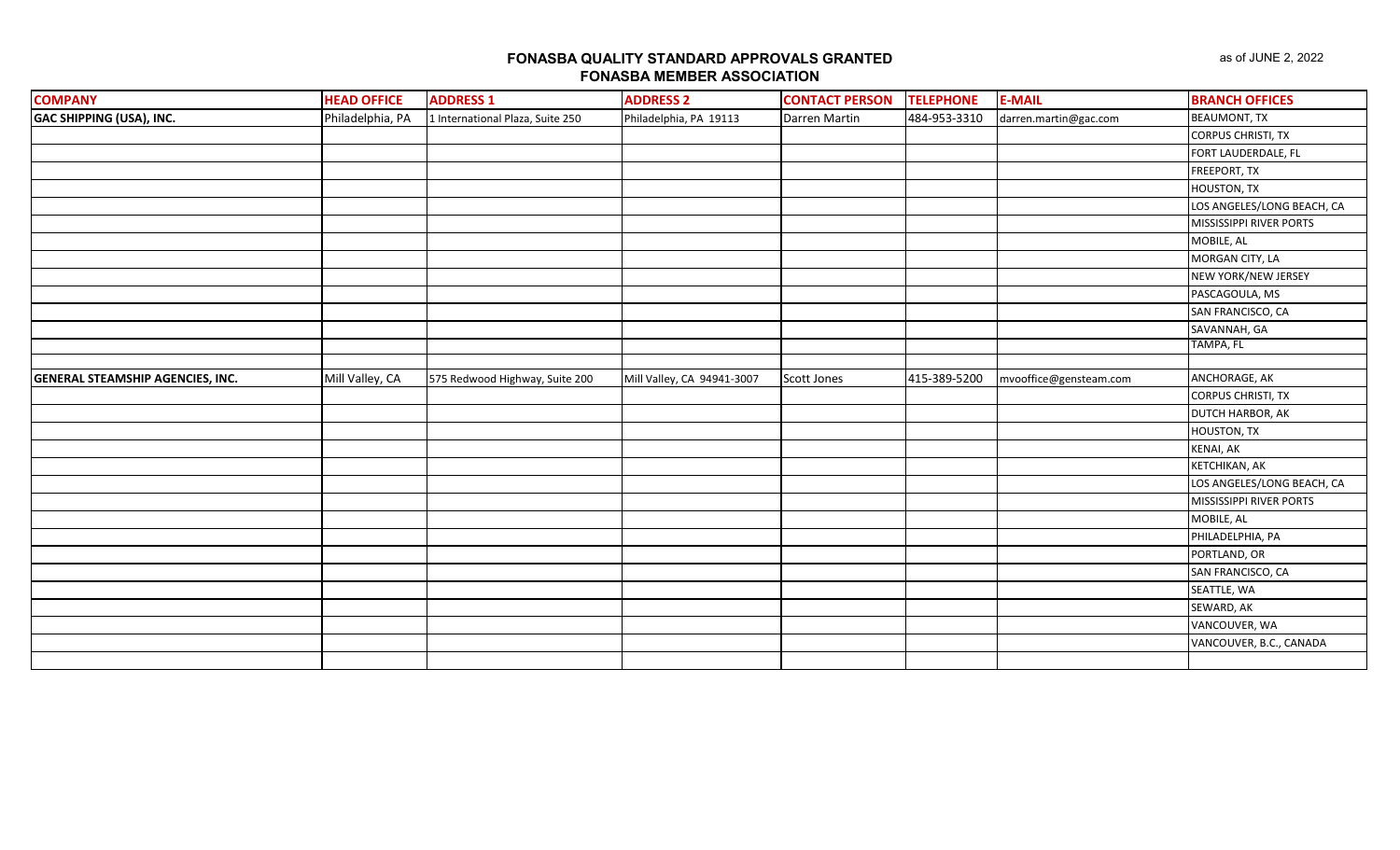| <b>COMPANY</b>                   | <b>HEAD OFFICE</b> | <b>ADDRESS 1</b>                  | <b>ADDRESS 2</b>  | <b>CONTACT PERSON</b> | <b>TELEPHONE</b> | <b>E-MAIL</b>             | <b>BRANCH OFFICES</b>     |
|----------------------------------|--------------------|-----------------------------------|-------------------|-----------------------|------------------|---------------------------|---------------------------|
| <b>GULF HARBOR SHIPPING, LLC</b> | Slidell, LA        | 2000 Old Spanish Trail, Suite 100 | Slidell, LA 70458 | <b>Marshall Adams</b> | 985-661-8005     | neworleans@gulfharbor.com | <b>CORPUS CHRISTI, TX</b> |
|                                  |                    |                                   |                   |                       |                  |                           | <b>HOUSTON, TX</b>        |
|                                  |                    |                                   |                   |                       |                  |                           | JACKSONVILLE, FL          |
|                                  |                    |                                   |                   |                       |                  |                           | MISSISSIPPI RIVER PORTS   |
|                                  |                    |                                   |                   |                       |                  |                           | NEW YORK/NEW JERSEY       |
|                                  |                    |                                   |                   |                       |                  |                           | PASCAGOULA, MS            |
|                                  |                    |                                   |                   |                       |                  |                           | PONCE, P.R.               |
|                                  |                    |                                   |                   |                       |                  |                           | SAN JUAN, P.R.            |
|                                  |                    |                                   |                   |                       |                  |                           | SULPHUR, LA               |
|                                  |                    |                                   |                   |                       |                  |                           |                           |
| <b>HOST AGENCY</b>               | Norfolk, VA        | 150 West Main Street              | Norfolk, VA 23510 | David Chenowith       | 757-627-6286     | norfolk@hostagency.com    | BALTIMORE, MD             |
|                                  |                    |                                   |                   |                       |                  |                           | <b>BEAUMONT, TX</b>       |
|                                  |                    |                                   |                   |                       |                  |                           | <b>BRUNSWICK, GA</b>      |
|                                  |                    |                                   |                   |                       |                  |                           | CHARLESTON, SC            |
|                                  |                    |                                   |                   |                       |                  |                           | <b>CORPUS CHRISTI, TX</b> |
|                                  |                    |                                   |                   |                       |                  |                           | FORT LAUDERDALE, FL       |
|                                  |                    |                                   |                   |                       |                  |                           | HOUSTON, TX               |
|                                  |                    |                                   |                   |                       |                  |                           | JACKSONVILLE, FL          |
|                                  |                    |                                   |                   |                       |                  |                           | MISSISSIPPI RIVER PORTS   |
|                                  |                    |                                   |                   |                       |                  |                           | MOBILE, AL                |
|                                  |                    |                                   |                   |                       |                  |                           | PHILADELPHIA, PA          |
|                                  |                    |                                   |                   |                       |                  |                           | PORT ARTHUR, TX           |
|                                  |                    |                                   |                   |                       |                  |                           | PORT EVERGLADES, FL       |
|                                  |                    |                                   |                   |                       |                  |                           | SAVANNAH, GA              |
|                                  |                    |                                   |                   |                       |                  |                           | WILMINGTON, DE            |
|                                  |                    |                                   |                   |                       |                  |                           | WILMINGTON, NC            |
|                                  |                    |                                   |                   |                       |                  |                           | YORKTOWN, VA              |
|                                  |                    |                                   |                   |                       |                  |                           |                           |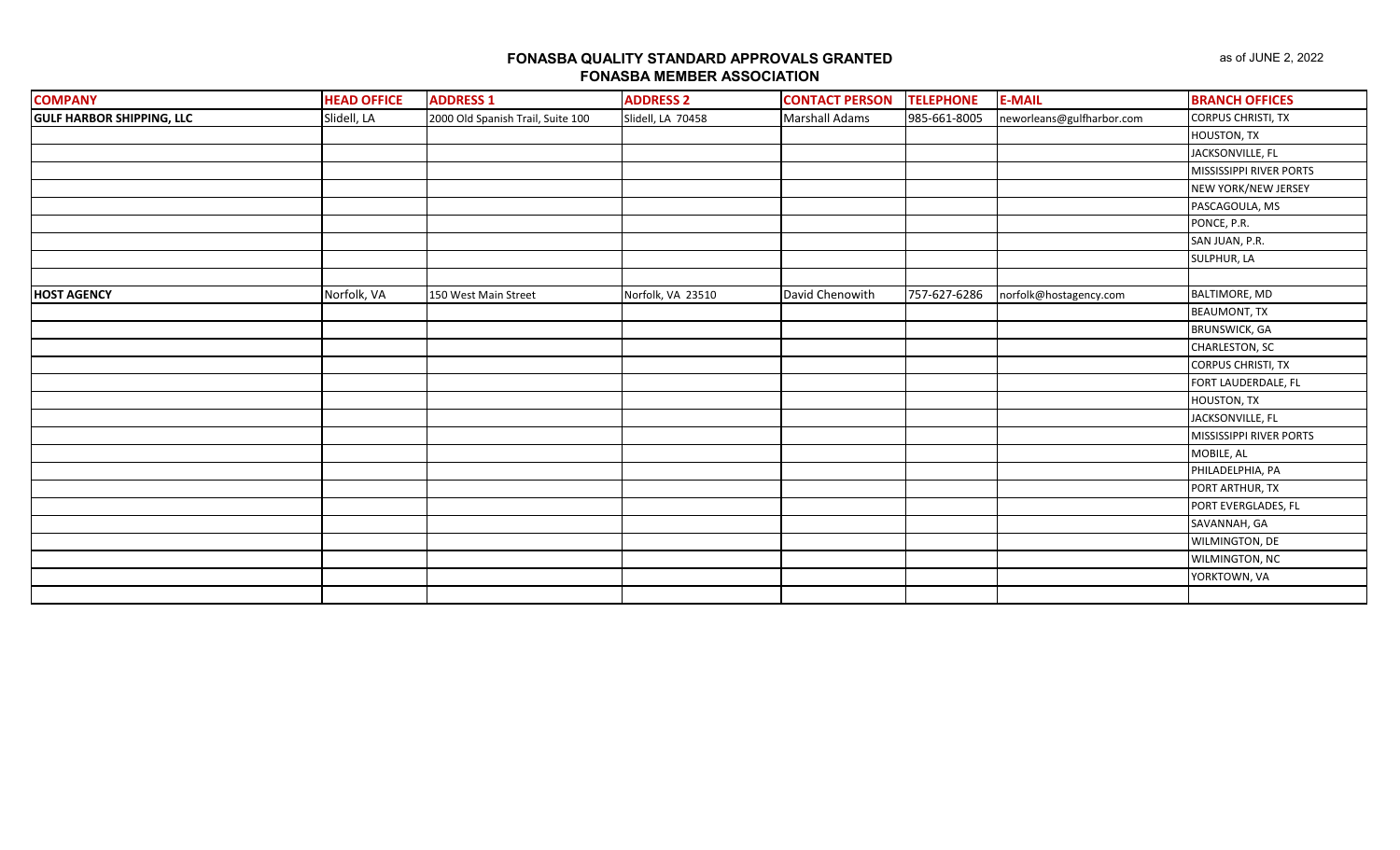| <b>COMPANY</b>                    | <b>HEAD OFFICE</b>                | <b>ADDRESS 1</b>                  | <b>ADDRESS 2</b>         | <b>CONTACT PERSON</b> | <b>TELEPHONE</b> | <b>E-MAIL</b>                      | <b>BRANCH OFFICES</b>          |
|-----------------------------------|-----------------------------------|-----------------------------------|--------------------------|-----------------------|------------------|------------------------------------|--------------------------------|
| <b>INCHCAPE SHIPPING SERVICES</b> | Mobile, AL                        | 11 North Water Street, Suite 9290 | Mobile, AL 36602         | Jonathan Williams     | 954-410-9918     | jonathan.williams@iss-shipping.com | <b>BALTIMORE, MD</b>           |
|                                   |                                   |                                   |                          |                       |                  |                                    | <b>BATON ROUGE, LA</b>         |
|                                   |                                   |                                   |                          |                       |                  |                                    | <b>BEAUMONT, TX</b>            |
|                                   |                                   |                                   |                          |                       |                  |                                    | CHARLESTON, SC                 |
|                                   |                                   |                                   |                          |                       |                  |                                    | <b>CORPUS CHRISTI, TX</b>      |
|                                   |                                   |                                   |                          |                       |                  |                                    | FORT LAUDERDALE, FL            |
|                                   |                                   |                                   |                          |                       |                  |                                    | HONOLULU, HI                   |
|                                   |                                   |                                   |                          |                       |                  |                                    | <b>HOUSTON, TX</b>             |
|                                   |                                   |                                   |                          |                       |                  |                                    | JACKSONVILLE, FL               |
|                                   |                                   |                                   |                          |                       |                  |                                    | LAKE CHARLES, LA               |
|                                   |                                   |                                   |                          |                       |                  |                                    | LOS ANGELES/LONG BEACH, CA     |
|                                   |                                   |                                   |                          |                       |                  |                                    | MISSISSIPPI RIVER PORTS        |
|                                   |                                   |                                   |                          |                       |                  |                                    | MONTREAL, QUEBEC, CANADA       |
|                                   |                                   |                                   |                          |                       |                  |                                    | MOREHEAD CITY, NC              |
|                                   |                                   |                                   |                          |                       |                  |                                    | NEW YORK/NEW JERSEY            |
|                                   |                                   |                                   |                          |                       |                  |                                    | NORFOLK, VA                    |
|                                   |                                   |                                   |                          |                       |                  |                                    | PORTLAND, ME                   |
|                                   |                                   |                                   |                          |                       |                  |                                    | PORTLAND, OR                   |
|                                   |                                   |                                   |                          |                       |                  |                                    | SAN FRANCISCO, CA              |
|                                   |                                   |                                   |                          |                       |                  |                                    | SAN JUAN, P.R.                 |
|                                   |                                   |                                   |                          |                       |                  |                                    | SAVANNAH, GA                   |
|                                   |                                   |                                   |                          |                       |                  |                                    | SEATTLE, WA                    |
|                                   |                                   |                                   |                          |                       |                  |                                    | ST. CROIX, U.S.V.I.            |
|                                   |                                   |                                   |                          |                       |                  |                                    | TRINIDAD                       |
|                                   |                                   |                                   |                          |                       |                  |                                    | VANCOUVER, CANADA              |
|                                   |                                   |                                   |                          |                       |                  |                                    |                                |
| LOTT SHIP AGENCY, INC.            | Mobile, AL                        | 259 N. Conception, P. O. Box 1802 | Mobile, AL 36603         | William Lott          | 251-433-1621     | operations@lottship.com            | <b>HOUSTON, TX</b>             |
|                                   |                                   |                                   |                          |                       |                  |                                    |                                |
| MAX SHIPPING, INC.                | Corpus Christi, TX P. O. Box 2228 |                                   | Corpus Christi, TX 78401 | Adrian Wilson         | 361-887-4553     | operations@max-shipping.com        |                                |
|                                   |                                   |                                   |                          |                       |                  |                                    |                                |
| MENTZ MARITIME AGENCY, INC.       | Metairie, LA                      | 2601 N. Hullen Street, Suite 208C | Metairie, LA 70002       | <b>William Mentz</b>  | 504-834-2001     | mentzmar@cox.net                   | <b>MISSISSIPPI RIVER PORTS</b> |
|                                   |                                   |                                   |                          |                       |                  |                                    |                                |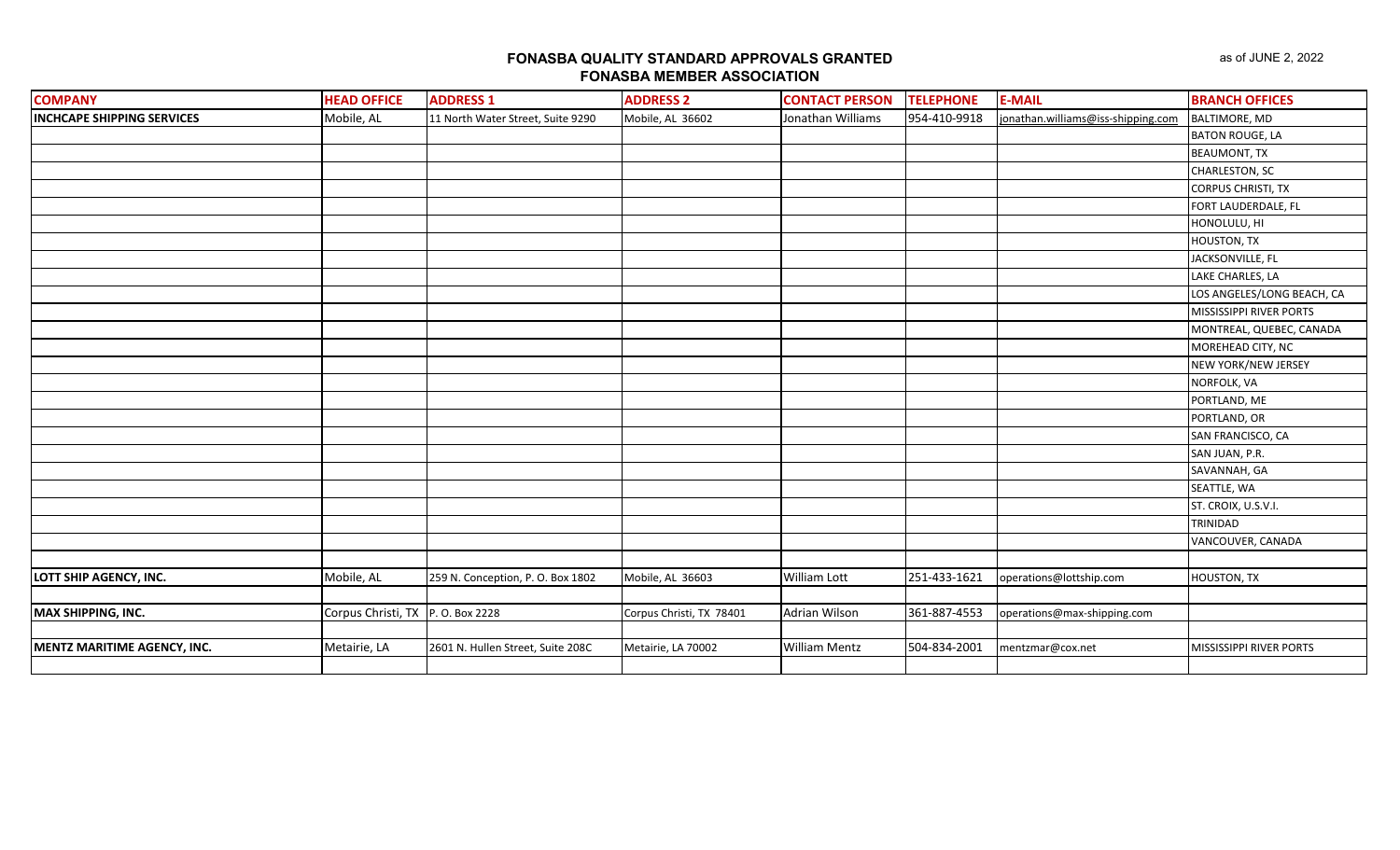| <b>COMPANY</b>                | <b>HEAD OFFICE</b> | <b>ADDRESS 1</b>                 | <b>ADDRESS 2</b>     | <b>CONTACT PERSON</b> | <b>TELEPHONE</b> | <b>E-MAIL</b>                   | <b>BRANCH OFFICES</b>      |
|-------------------------------|--------------------|----------------------------------|----------------------|-----------------------|------------------|---------------------------------|----------------------------|
| MORAN SHIPPING AGENCIES, INC. | Providence, RI     | 106 Francis Street               | Providence, RI 02903 | Jason Kelly           | 401-941-7200     | ri@moranshipping.com            | <b>BEAUMONT, TX</b>        |
|                               |                    |                                  |                      |                       |                  |                                 | BOSTON, MA                 |
|                               |                    |                                  |                      |                       |                  |                                 | <b>BRIDGEPORT, CT</b>      |
|                               |                    |                                  |                      |                       |                  |                                 | CHARLESTON, SC             |
|                               |                    |                                  |                      |                       |                  |                                 | <b>CORPUS CHRISTI, TX</b>  |
|                               |                    |                                  |                      |                       |                  |                                 | FORT LAUDERDALE, FL        |
|                               |                    |                                  |                      |                       |                  |                                 | FREEPORT, TX               |
|                               |                    |                                  |                      |                       |                  |                                 | HOUSTON, TX                |
|                               |                    |                                  |                      |                       |                  |                                 | LAKE CHARLES, LA           |
|                               |                    |                                  |                      |                       |                  |                                 | LOS ANGELES/LONG BEACH, CA |
|                               |                    |                                  |                      |                       |                  |                                 | MISSISSIPPI RIVER PORTS    |
|                               |                    |                                  |                      |                       |                  |                                 | NEW YORK/NEW JERSEY        |
|                               |                    |                                  |                      |                       |                  |                                 | PHILADELPHIA, PA           |
|                               |                    |                                  |                      |                       |                  |                                 | PORTLAND, ME               |
|                               |                    |                                  |                      |                       |                  |                                 | PROVIDENCE, RI             |
|                               |                    |                                  |                      |                       |                  |                                 | SAN FRANCISCO, CA          |
|                               |                    |                                  |                      |                       |                  |                                 | SAVANNAH, GA               |
|                               |                    |                                  |                      |                       |                  |                                 | TEXAS CITY, TX             |
|                               |                    |                                  |                      |                       |                  |                                 |                            |
| NEWSHIP, INC.                 | Metarie, LA        | 2750 Lake Villa Drive, Suite 303 | Metarie, LA 70002    | Lonnie Oaks           | 504-836-7060     | ops.nola@newshipusa.com         | MIAMI, FL                  |
|                               |                    |                                  |                      |                       |                  |                                 | MISSISSIPPI RIVER PORTS    |
|                               |                    |                                  |                      |                       |                  |                                 |                            |
| NORD-SUD SHIPPING, INC.       | Lutcher, LA        | 1940 Jefferson Highway           | Lutcher, LA 70071    | Jeffrey P. Berthelot  | 225-869-7450     | nordsudnola@nordsudshipping.com | <b>HOUSTON, TX</b>         |
|                               |                    |                                  |                      |                       |                  |                                 | MISSISSIPPI RIVER PORTS    |
|                               |                    |                                  |                      |                       |                  |                                 | MOBILE, AL                 |
|                               |                    |                                  |                      |                       |                  |                                 | PANAMA CITY, FL            |
|                               |                    |                                  |                      |                       |                  |                                 |                            |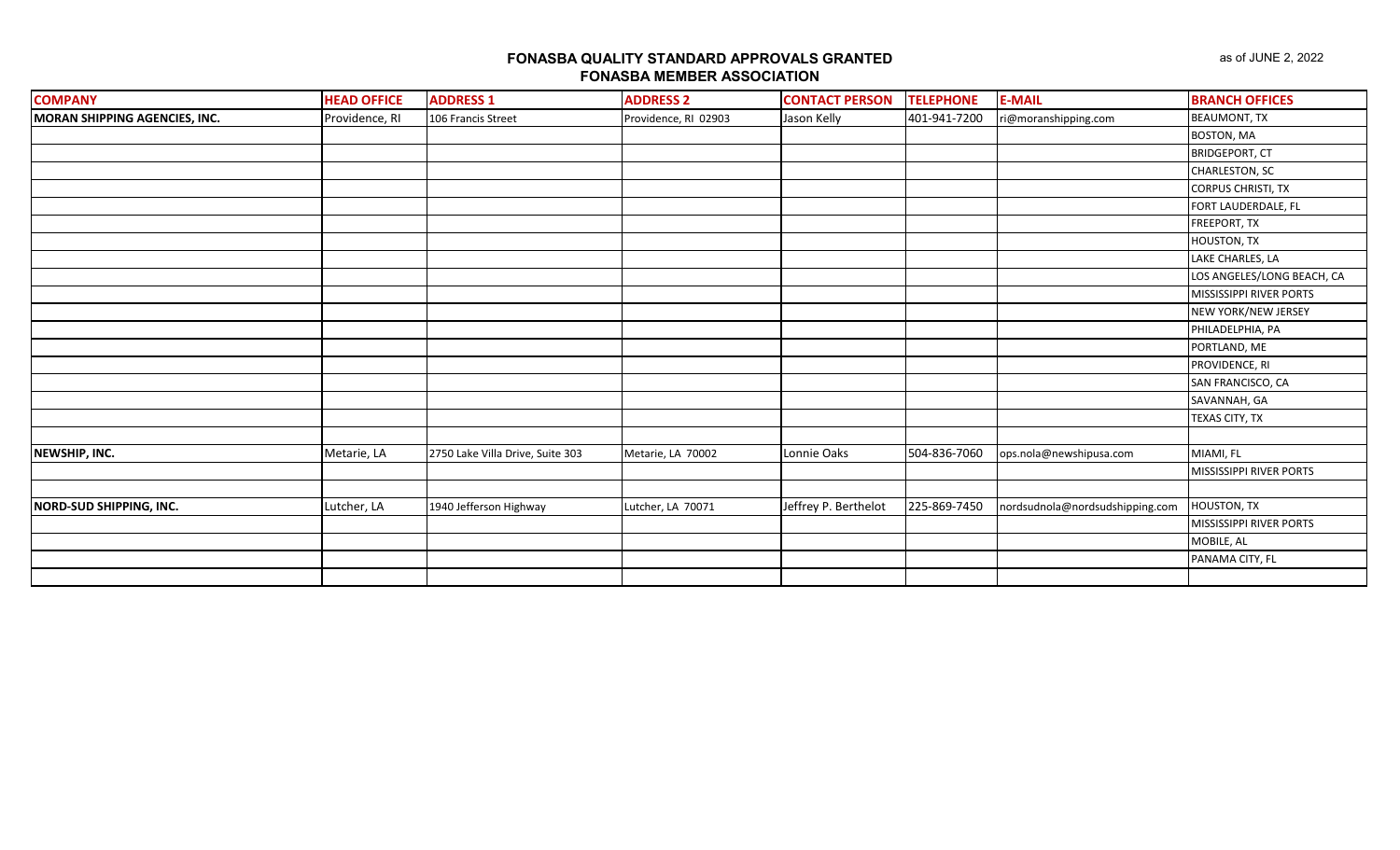| <b>COMPANY</b>                        | <b>HEAD OFFICE</b> | <b>ADDRESS 1</b>                | <b>ADDRESS 2</b>           | <b>CONTACT PERSON</b> | <b>TELEPHONE</b> | <b>E-MAIL</b>                 | <b>BRANCH OFFICES</b>      |
|---------------------------------------|--------------------|---------------------------------|----------------------------|-----------------------|------------------|-------------------------------|----------------------------|
| <b>NORTON LILLY INTERNATIONAL</b>     | Mobile, AL         | One St. Louis Centre            | Mobile, AL 36602           | Rachel Allen          | 251-431-6335     | rallen@nortonlilly.com        | <b>BALTIMORE, MD</b>       |
|                                       |                    |                                 |                            |                       |                  |                               | <b>BEAUMONT, TX</b>        |
|                                       |                    |                                 |                            |                       |                  |                               | <b>BOSTON, MA</b>          |
|                                       |                    |                                 |                            |                       |                  |                               | <b>BRUNSWICK, GA</b>       |
|                                       |                    |                                 |                            |                       |                  |                               | <b>CHARLESTON, SC</b>      |
|                                       |                    |                                 |                            |                       |                  |                               | <b>CORPUS CHRISTI, TX</b>  |
|                                       |                    |                                 |                            |                       |                  |                               | FREEPORT, TX               |
|                                       |                    |                                 |                            |                       |                  |                               | HALIFAX, N.S.              |
|                                       |                    |                                 |                            |                       |                  |                               | HONOLULU, HI               |
|                                       |                    |                                 |                            |                       |                  |                               | HOUSTON, TX                |
|                                       |                    |                                 |                            |                       |                  |                               | JACKSONVILLE, FL           |
|                                       |                    |                                 |                            |                       |                  |                               | LOS ANGELES/LONG BEACH, CA |
|                                       |                    |                                 |                            |                       |                  |                               | MIAMI, FL                  |
|                                       |                    |                                 |                            |                       |                  |                               | MISSISSIPPI RIVER PORTS    |
|                                       |                    |                                 |                            |                       |                  |                               | MONTREAL, QUEBEC, CANADA   |
|                                       |                    |                                 |                            |                       |                  |                               | NEW YORK/NEW JERSEY        |
|                                       |                    |                                 |                            |                       |                  |                               | NORFOLK, VA                |
|                                       |                    |                                 |                            |                       |                  |                               | PHILADELPHIA, PA           |
|                                       |                    |                                 |                            |                       |                  |                               | PORT CANAVERAL, FL         |
|                                       |                    |                                 |                            |                       |                  |                               | PORT EVERGLADES, FL        |
|                                       |                    |                                 |                            |                       |                  |                               | PORTLAND, OR               |
|                                       |                    |                                 |                            |                       |                  |                               | SAN DIEGO, CA              |
|                                       |                    |                                 |                            |                       |                  |                               | SAN FRANCISCO, CA          |
|                                       |                    |                                 |                            |                       |                  |                               | SAN JUAN, P.R.             |
|                                       |                    |                                 |                            |                       |                  |                               | SAVANNAH, GA               |
|                                       |                    |                                 |                            |                       |                  |                               | SEATTLE, WA                |
|                                       |                    |                                 |                            |                       |                  |                               | ST. JOHN, B.C., CANADA     |
|                                       |                    |                                 |                            |                       |                  |                               | TACOMA, WA                 |
|                                       |                    |                                 |                            |                       |                  |                               | TAMPA, FL                  |
|                                       |                    |                                 |                            |                       |                  |                               | VANCOUVER, B.C., CANADA    |
|                                       |                    |                                 |                            |                       |                  |                               | WILMINGTON, DE             |
|                                       |                    |                                 |                            |                       |                  |                               | WILMINGTON, NC             |
|                                       |                    |                                 |                            |                       |                  |                               |                            |
| <b>PEABODY &amp; LANE CORPORATION</b> | Boston, MA         | 8 Essex Center Drive, 3rd Floor | Peabody, MA 01960          | William C. Eldridge   | 978-532-3712     | ops@pealanecorp.com           |                            |
|                                       |                    |                                 |                            |                       |                  |                               |                            |
| RILEY-SHERMAN SHIPPING AGENCY INC.    | Friendswood, TX    | P.O.Box 110                     | Friendswood, TX 77549-0110 | Carolyn R. Sherman    | 281-993-1775     | operations@rssaonline.com     | <b>CORPUS CHRISTI, TX</b>  |
|                                       |                    |                                 |                            |                       |                  |                               | HOUSTON, TX                |
|                                       |                    |                                 |                            |                       |                  |                               | MISSISSIPPI RIVER PORTS    |
|                                       |                    |                                 |                            |                       |                  |                               |                            |
| <b>RIVERBEND SHIPPING LLC</b>         | Covington, LA      | 753257 Highway 1081             | Covington, LA 70435        | Kerry J. Meyers       | 985-674-7681     | kmeyers@riverbendshipping.com | NEW ORLEANS, LA            |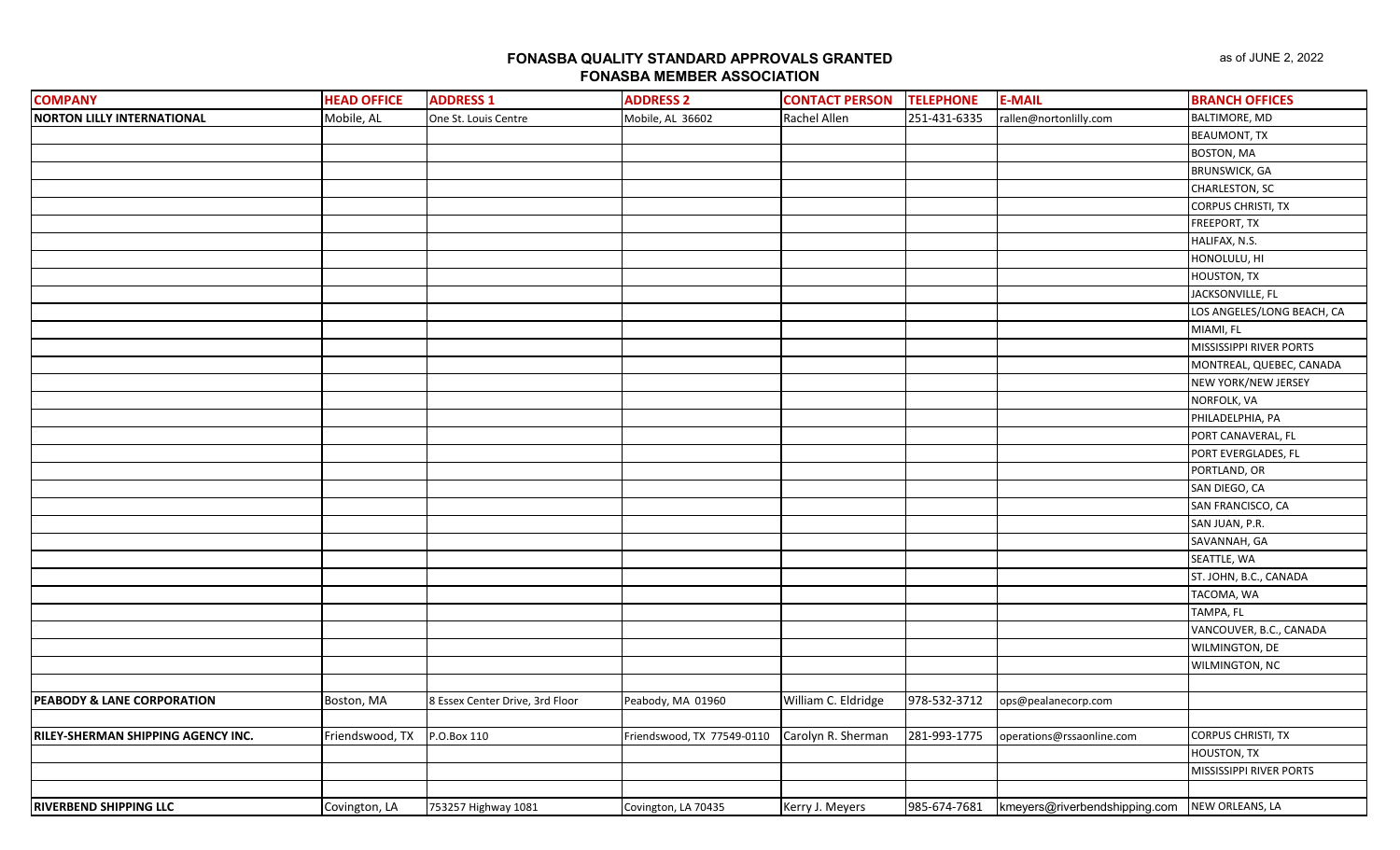| <b>COMPANY</b>                            | <b>HEAD OFFICE</b>               | <b>ADDRESS 1</b>                                 | <b>ADDRESS 2</b>            | <b>CONTACT PERSON</b> | <b>TELEPHONE</b> | <b>E-MAIL</b>             | <b>BRANCH OFFICES</b>      |
|-------------------------------------------|----------------------------------|--------------------------------------------------|-----------------------------|-----------------------|------------------|---------------------------|----------------------------|
|                                           |                                  |                                                  |                             |                       |                  |                           |                            |
| <b>SMK TANKER AGENCY INC.</b>             |                                  | Montreal, Canada 1098 Victoria Avenue, Suite 201 | Ville LeMoyne, QC J4R 1P7   | Denis Blondeau        | 514-497-7095     | ops@smktanker.ca          | MONTREAL, CANADA           |
|                                           |                                  |                                                  |                             |                       |                  |                           | TORONTO, CANADA            |
|                                           |                                  |                                                  |                             |                       |                  |                           | HAMILTON, CANADA           |
|                                           |                                  |                                                  |                             |                       |                  |                           |                            |
| <b>SEAPORT HUB AGENCIES, INC.</b>         | Miami, FL                        | 1110 Brickell Avenue, Suite 805                  | Miami, FL 33131             | Campo E. Paez Jr.     | 305-372-9181     | cpaez@seaportagancies.com | <b>HOUSTON, TX</b>         |
|                                           |                                  |                                                  |                             |                       |                  |                           |                            |
| SOUTHPORT AGENCIES, INC.                  | Metairie, LA                     | 2700 Lake Villa Drive, Suite 180                 | Metairie, LA 70002          | Kevin LaGraize        | 504-455-9718     | agency@southport-nola.com | <b>HOUSTON, TX</b>         |
|                                           |                                  |                                                  |                             |                       |                  |                           | KALAMA, WA                 |
|                                           |                                  |                                                  |                             |                       |                  |                           | MISSISSIPPI RIVER PORTS    |
|                                           |                                  |                                                  |                             |                       |                  |                           |                            |
| <b>TORMAR, INC.</b>                       | Lachine, Canada                  | 2560 Notre-Dame                                  | Lachine, QC, Canada H8S 2G9 | Michael Torossian     | 514-675-1041     | operations@tormar.ca      | HALIFAX, NS, CANADA        |
|                                           |                                  |                                                  |                             |                       |                  |                           | MONTREAL, QUEBEC, CANADA   |
|                                           |                                  |                                                  |                             |                       |                  |                           | POINT TUPPER, NS, CANADA   |
|                                           |                                  |                                                  |                             |                       |                  |                           | SAINT JOHN, NB, CANADA     |
|                                           |                                  |                                                  |                             |                       |                  |                           | ST. CROIX, U.S.V.I.        |
|                                           |                                  |                                                  |                             |                       |                  |                           | VANCOUVER, BC, CANADA      |
|                                           |                                  |                                                  |                             |                       |                  |                           |                            |
| <b>TRANSMARINE NAVIGATION CORPORATION</b> | Bellingham, CA                   | 1768 Iowa Street                                 | Bellingham, CA 98229        | Jim Papp              | 360-527-8724     | j.papp@transmarine.com    | <b>BEAUMONT, TX</b>        |
|                                           |                                  |                                                  |                             |                       |                  |                           | <b>BELLINGHAM, WA</b>      |
|                                           |                                  |                                                  |                             |                       |                  |                           | HONOLULU, HI               |
|                                           |                                  |                                                  |                             |                       |                  |                           | <b>HOUSTON, TX</b>         |
|                                           |                                  |                                                  |                             |                       |                  |                           | LOS ANGELES/LONG BEACH, CA |
|                                           |                                  |                                                  |                             |                       |                  |                           | MISSISSIPPI RIVER PORTS    |
|                                           |                                  |                                                  |                             |                       |                  |                           | PORTLAND, OR               |
|                                           |                                  |                                                  |                             |                       |                  |                           | SAN DIEGO, CA              |
|                                           |                                  |                                                  |                             |                       |                  |                           | SAN FRANCISCO, CA          |
|                                           |                                  |                                                  |                             |                       |                  |                           | SEATTLE, WA                |
|                                           |                                  |                                                  |                             |                       |                  |                           | STOCKTON, CA               |
|                                           |                                  |                                                  |                             |                       |                  |                           |                            |
| <b>VALLS SHIPPING AGENCIES, LP</b>        | Corpus Christi, TX P.O. Box 2505 |                                                  | Corpus Christi, TX 78403    | Jason E. Weeks        | 361-883-3288     | agency@vallsgroup.com     | <b>BEAUMONT, TX</b>        |
|                                           |                                  |                                                  |                             |                       |                  |                           | FORT LAUDERDALE, FL        |
|                                           |                                  |                                                  |                             |                       |                  |                           | <b>HOUSTON, TX</b>         |
|                                           |                                  |                                                  |                             |                       |                  |                           | LAKE CHARLES, LA           |
|                                           |                                  |                                                  |                             |                       |                  |                           | TAMPA, FL                  |
|                                           |                                  |                                                  |                             |                       |                  |                           |                            |